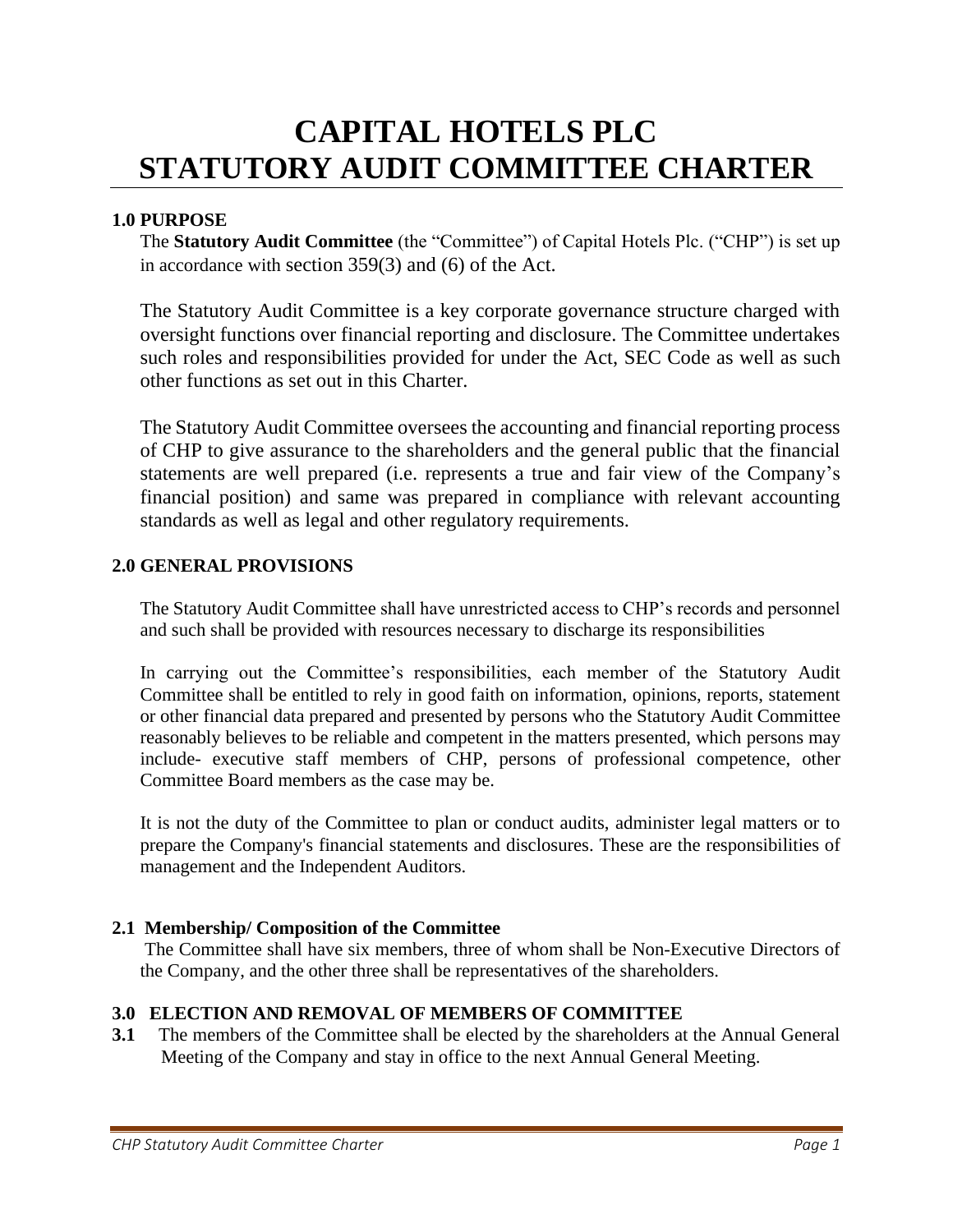- **3.2** Any member may nominate a shareholder as a member of the Statutory Audit Committee by giving notice in writing of such nomination to the Secretary of the Company at least 21 days before the Annual General Meeting.
- **3.3** Each member of the Committee shall diligently serve on the committee until such member resigns, is removed or ceases to be a member of the Board/ shareholder of the Company.

## **4.0 FILLING OF CASUAL VACANCY**

If any member on the Committee is unable to act for any reason or there exists a causal vacancy in the Committee, the Board shall elect another Non-Executive Director of the Company or member (as the case may be) to hold office till the next AGM where elections shall be held.

## **5.0 CHAIRPERSON OF THE COMMITTEE**

The chairperson of the Committee shall be elected by the members at the first meeting following the AGM of the Company at which shareholder representatives on the Committee are elected.

## **6.0 COMMITTEE RULES OF PROCEDURE**

**6.1 Committee Meetings.** The Committee shall, unless exigencies demand, meet not more than four times in a year to carry out its duties and responsibilities under this Charter.

## **6.1b Virtual Meetings**

Virtual meetings are permissible in accordance with the Guidelines on Companies virtual Board, Committees and Management Meetings issued by the Nigerian Stock Exchange  $(NSE)$  on  $15<sup>th</sup>$  April. 2020.

- **6.2** Members of the Committee who are unable to physically attend may participate in a meeting of the Committee by means of telephone conference call or similar communications equipment by means of which all persons participating in the meeting can hear each other. Subject to the requirements of any applicable law, regulation or rule, any action required or permitted to be taken at a meeting of the Committee may be taken without a physical meeting if consent in writing, setting forth the action so taken, is signed by all of the members of the Committee. Such written consent shall have the same force as a unanimous vote of the Committee.
- **6.3** Committee members may raise any subjects that are not set on the agenda.

# **7.0 ATTENDANCE BY REQUEST**

**7.1** The Committee may invite any officer or employee of CHP, or any representative of CHP's advisors, to attend any meetings and to provide such pertinent information as the Under the direction of the Chairperson, the Company Secretary's responsibilities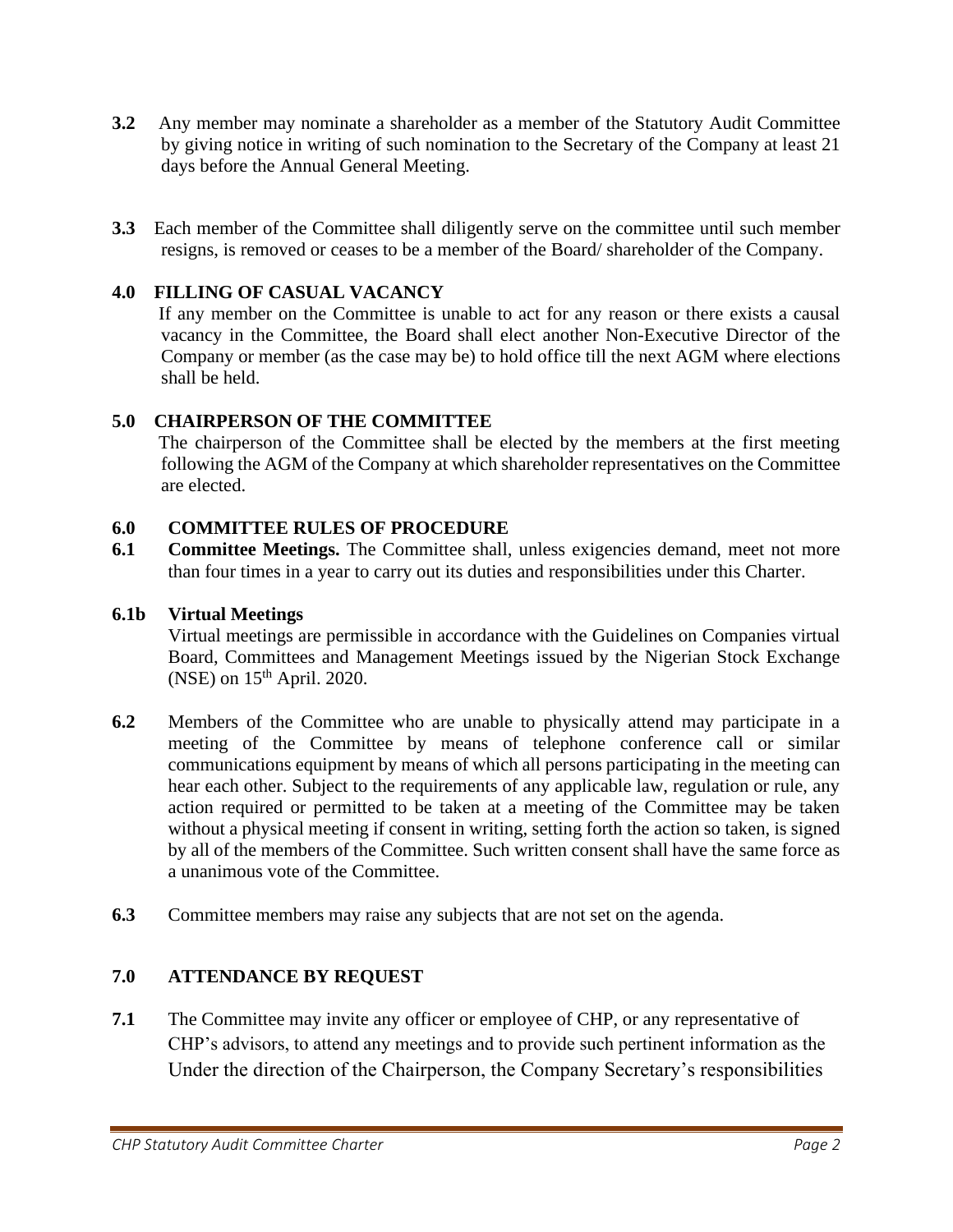include ensuring good information flows within the Board and its committees and between senior management and non-executive Directors.

The Company Secretary shall be properly empowered by the Board to discharge his duties and responsibilities.

The appointment and **termination** of the appointment of the Company Secretary shall be a matter for the Board.

# **8.0 QUORUM**

A majority of the members of the Committee shall constitute a quorum to transact business. The affirmative vote of a majority of the members of the Committee present at the time of such vote shall be required to approve any action of the Committee.

## **9.0 SECERETARY TO THE COMMITTEE**

The Company Secretary or any other member so designated shall serve as Secretary to the Committee and shall keep records of its proceedings.

## **10.0 MINUTES OF MEETING**

The Committee shall keep minutes of all meetings held and regularly submit approved minutes to the Board.

# **11.0 EXECUTIVE SESSIONS**

At any meeting of the Committee, an opportunity shall be provided for any member of the Committee to request that the Committee meets in executive session during such meeting. "Executive session" shall mean a session at which the members of the Committee meets without the attendance of Officers or employees of CHP, Legal Counsel, Advisors or other nonmembers of the Committee.

## **12.0 REPORTING**

The Chairperson or any member of the Committee shall at Board Meetings present to the Board a report (either oral or written) of the committee's discussions. The Committee shall also ensure that the decisions and recommendations of the Committee to the Board receive the ratification or/and approval of the Board before these are implemented.

# **13.0 REMUNERATION OF COMMITTEE MEMBERS**

In compliance with Section 359(4) of the Act members of the Committee shall not be entitled to remuneration and shall be subject to re‐election annually.

# **14.0 COMMITTEE AUTHORITY**

## **i. Retaining and Compensating Consultants/Advisors**

The Committee shall have the authority to retain, at CHP's expense, a Consultant/Adviser to assist it in carrying out its duties as necessary. The Committee shall recommend to the Board for approval the related fees and retention terms of any such Adviser.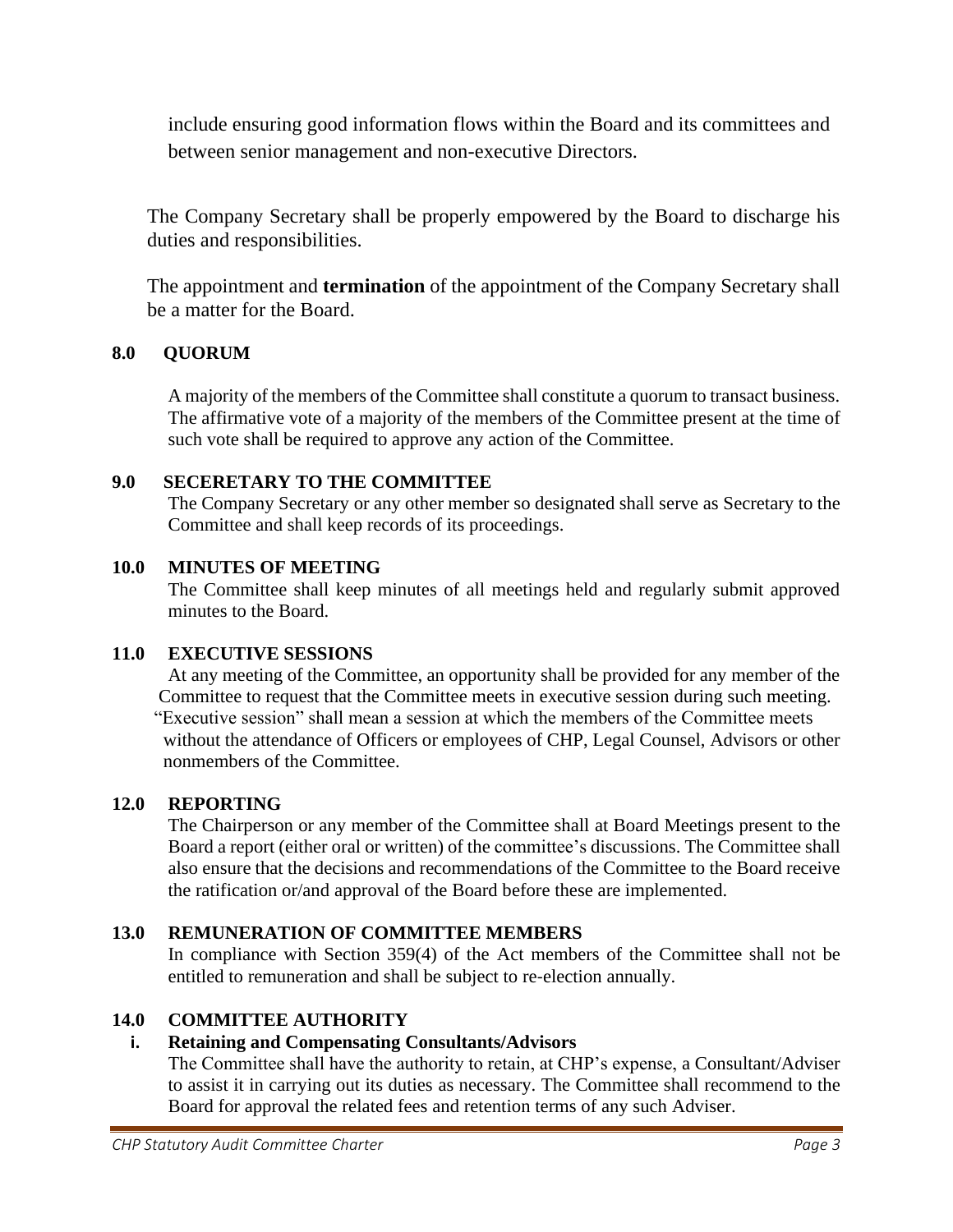#### **ii. Access**

The Committee shall have unrestricted access to CHP's personnel, Internal Audit Function, and documents and the resources necessary to carry out its responsibilities.

#### **iii. Subcommittees**

The Committee may form and delegate authority to subcommittees if deemed appropriate, subject to any restrictions imposed by any applicable regulatory or stock exchange requirements.

## **15.0 DUTIES AND RESPONSIBILITIES**

Subject to such other additional functions and powers that the Company's articles may stipulate, the objectives and functions of the Statutory Audit Committee shall be to:

- i. Ascertain whether the accounting and reporting policies of the Company are in accordance with legal requirements and agreed ethical practices;
- ii. Preview the scope and planning of audit requirements;
- iii. Preview the findings on management matters in conjunction with the External Auditor and departmental responses thereon;
- iv. Keep under review the effectiveness of the Company's system of accounting and internal control;
- v. Make recommendations to the Board in regard to the appointment, removal and remuneration of the External Auditors of the Company;
- vi. Authorize the Internal Auditor to carry out investigations into any activities of the Company which may be of interest or concern to the Committee.
- vii. The Statutory Audit Committee Report, the opinion expressed and the recommendations made therein to shareholders must be predicated on, and evidenced by the work done by the Committee, verifiable where necessary, by regulatory action.
- viii. The Committee shall make whatever recommendations it deems fit and appropriate to the Board on any area within its remit where action or improvement is needed. The Committee shall produce a report on its activities to be included in the Company's annual report.
- ix. The Committee shall make recommendations arising from review of financial statements at the Annual General Meeting (AGM) of the Company.
- x. Notwithstanding the functions stated above, the Committee shall have the following additional responsibilities: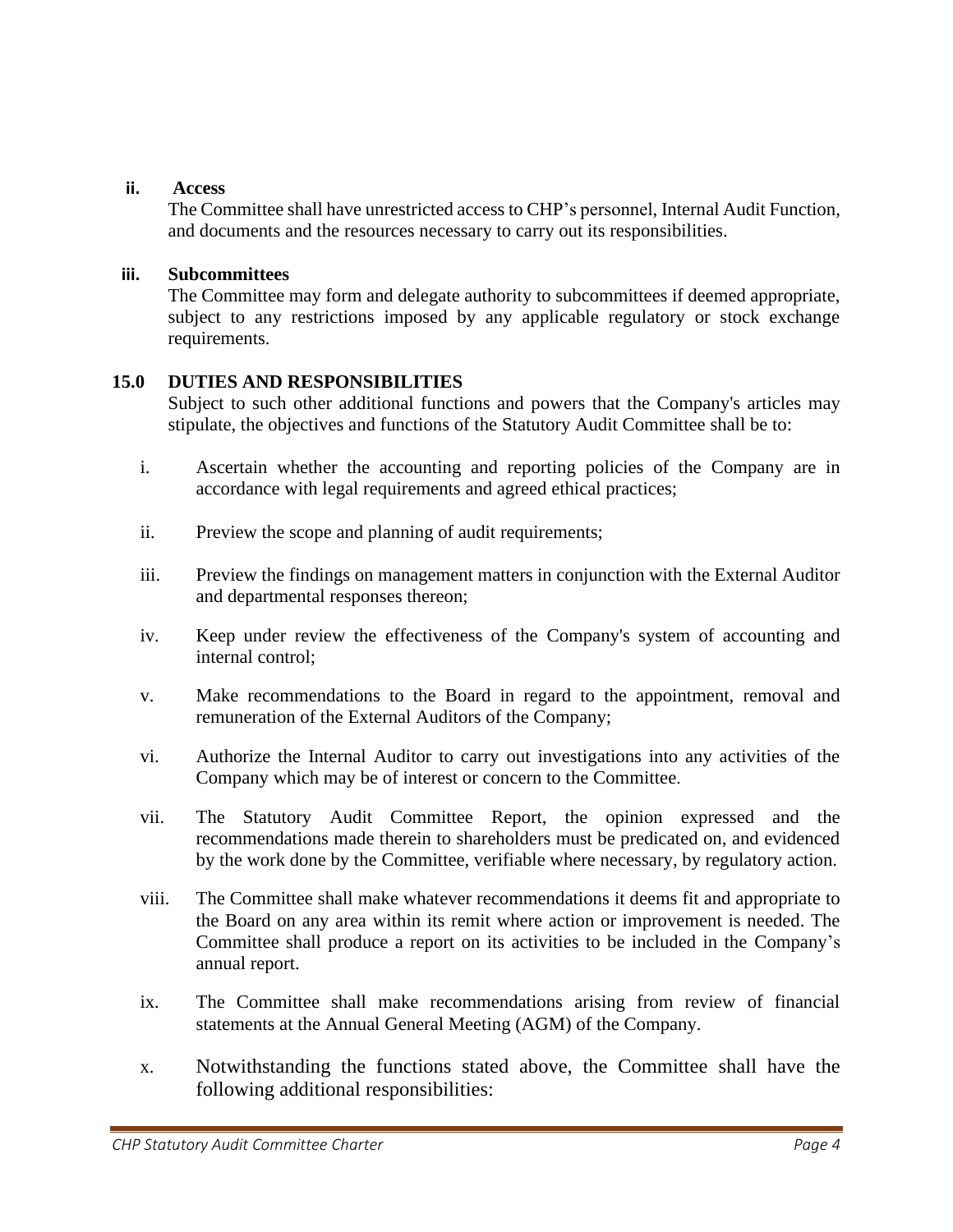- **a.** Exercise oversight over the integrity of the Company's financial statements, compliance with legal and other regulatory requirements, assessment of qualifications and independence of external auditor, and performance of the Company's internal audit function as well as that of external auditors;
- **b.** Work with the internal audit function and ensure there are other means of obtaining sufficient assurance of regular review or appraisal of the system of internal controls in the Company;
- **c.** Ensure the development of a comprehensive internal control framework for the Company, obtain assurance and report annually in the financial report, on the operating effectiveness of the Company's internal control framework;
- **d.** Oversee the process for the identification of significant fraud risks across the Company and ensure that adequate prevention, detection and reporting mechanisms are in place;
- **e.** At least on a quarterly basis, obtain and review a report by the internal auditor describing the strength and quality of internal controls including any issues or recommendations for improvement, raised by the most recent internal control review of the Company;
- **f.** Discuss the annual audited financial statements with management and External Auditor's;
- **g.** Discuss policies and strategies with respect to risk assessment and management;
- **h.** Meet separately and periodically with management, Internal Auditors and External Auditors;
- **i.** Review and ensure that adequate whistle-blowing procedures are in place and that a summary of issues reported are highlighted to the Chairman of the Committee;
- **j.** Review, with the External Auditor, any Audit scope limitations or problems encountered and management's responses to same;
- **k.** Review the Independence of the External Auditors and ensure that where approved non-audit services are provided by the External Auditors, there is no conflict of interest;
- **l.** Preserve auditor independence, by setting clear hiring policies for employees or former employees of Independent Auditors;
- **m.** Consider any related party transactions that may arise within the Company or group;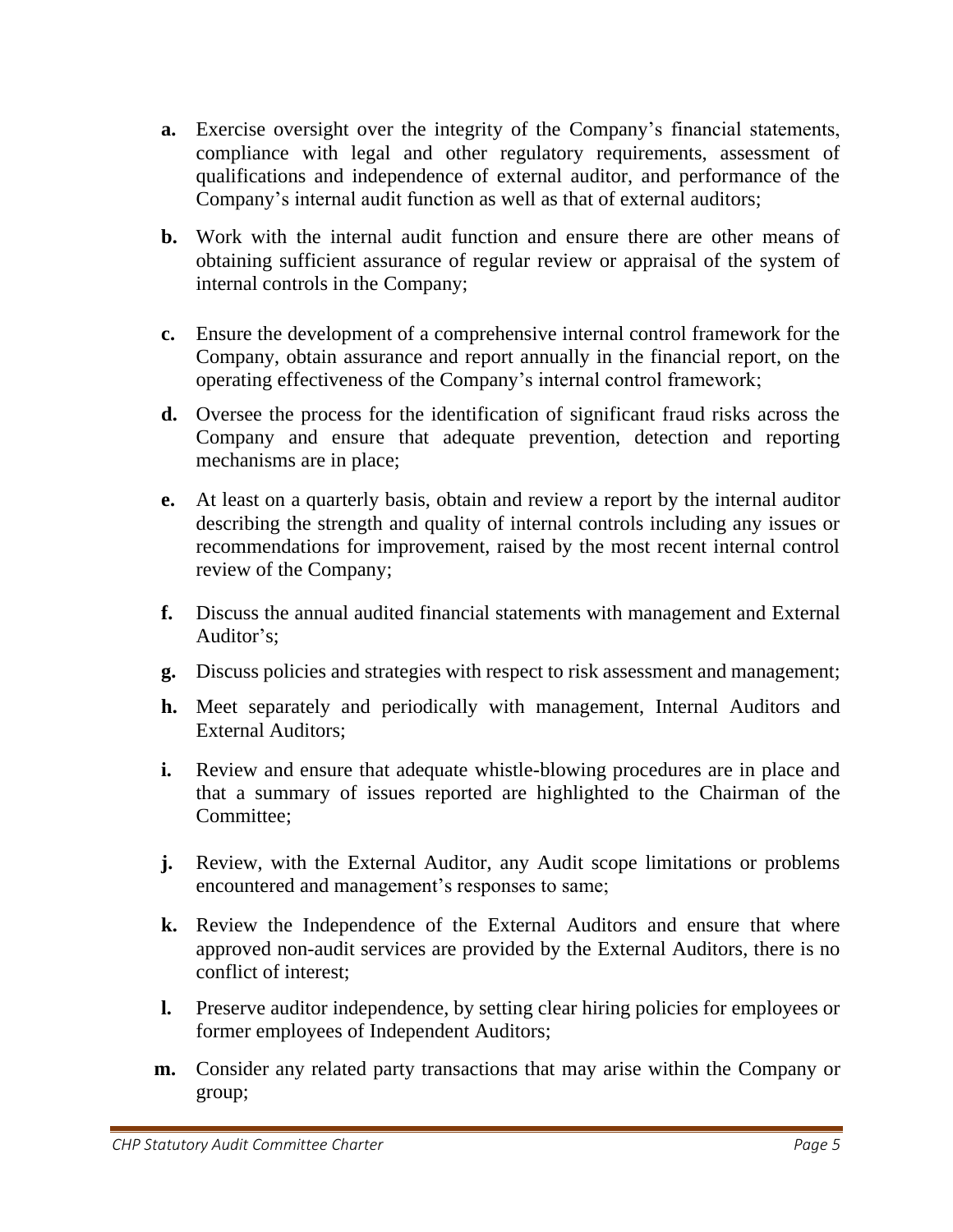- n. Invoke its authority to investigate any matter within its Charter for which purpose the Company must make available the resources to the Internal Auditors with which to carry out this function, including access to external advice where necessary; and
- o. Advise the management on findings that will improve the economic outlook of the Company.

## **16.0 CONFLICT OF INTEREST**

A member(s) of the Committee will not participate in discussions and will not vote on any issue in respect of which he or she is interested or has an actual or perceived conflict of interest.

## **17.0 COMMITTEE WORK PLAN**

The Committee shall annually develop a work plan to identify and set timeframes for the duties it is responsible for performing according to the Act or Article and of Association of the Company. It shall regularly monitor its compliance with performing such duties within the timeframes specified in the work plan.

## **18.0 RELIANCE ON MANAGEMENT AND OTHERS**

The Committee is entitled to rely in good faith on information and advice provided to it by Management, Advisors/Consultants, External Auditors, and such other persons as the Committee considers appropriate.

## **19.0 ANNUAL PEROMANCE EVALUATION**

On an annual basis, the Committee shall follow the process established by it and adopted by the Board for assessing the performance and effectiveness of the Committee.

## **20.0 WHISTLE BLOWING**

The objective of whistle-blowing is to encourage stakeholders to bring unethical conduct and violations to the attention of an internal and/or external authority so that action can be taken to verify the ethical violation, apply appropriate sanctions and avoid reoccurrence.

This will minimize a Company's exposure to damage that can occur when internal mechanisms are abused or circumvented. It will also demonstrate to stakeholders the criticality of adherence to codes of ethics and conduct.

All unethical conducts and gross violations of laid down procedures shall be reported to the Statutory Audit Committee of CHP through a dedicated email address. **(***ethicalissues@capitalhotelsng.org).*

The Head of the Internal Audit function shall review reported cases and bring the reports thereon to the Statutory Audit Committee for necessary action.